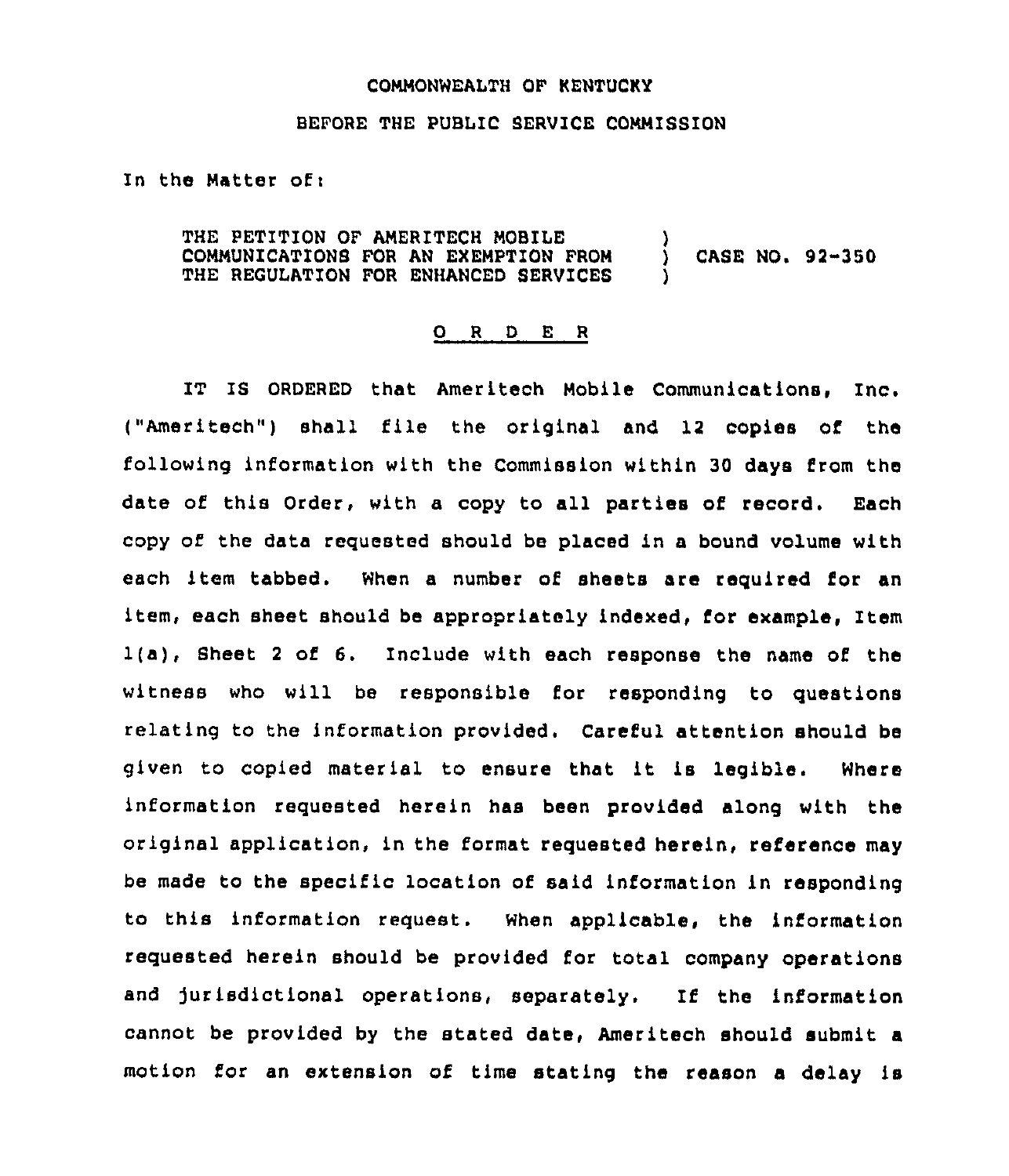necessary and a date by which the information will be furnished. Such a motion will be considered by the Commission.

l. Cellular resellers have been identified by some cellular utilities as potential competitors of enhanced services. The Commission is not aware of any resellers of cellular services, including voice mail, that currently operate within the Commonwealth of Kentucky.

a. If Ameritech is aware of any cellular resellers, identify the services they are reselling and the extent of their market share.

b. If Ameritech is not aware of any cellular resellers, then identify the reasons cellular resellers do not exist in Kentucky or why Ameritech would not be aware of their existence.

2. Ameritech's application either explicitly, or implicitly, contends that non-cellular voice mail providers compete with Ameritech's voice mail service.

a. Are these non-cellular voice mail providers capable of providing service that is functionally equivalent to that provided by Ameritech?

b. If yes, separately describe any differences, as seen by a cellular service subscriber, that may exist between the services provided by a non-cellular voice mail provider and the voice mail of Ameritech but that do not affect the functional equivalence of the two services.

 $-2-$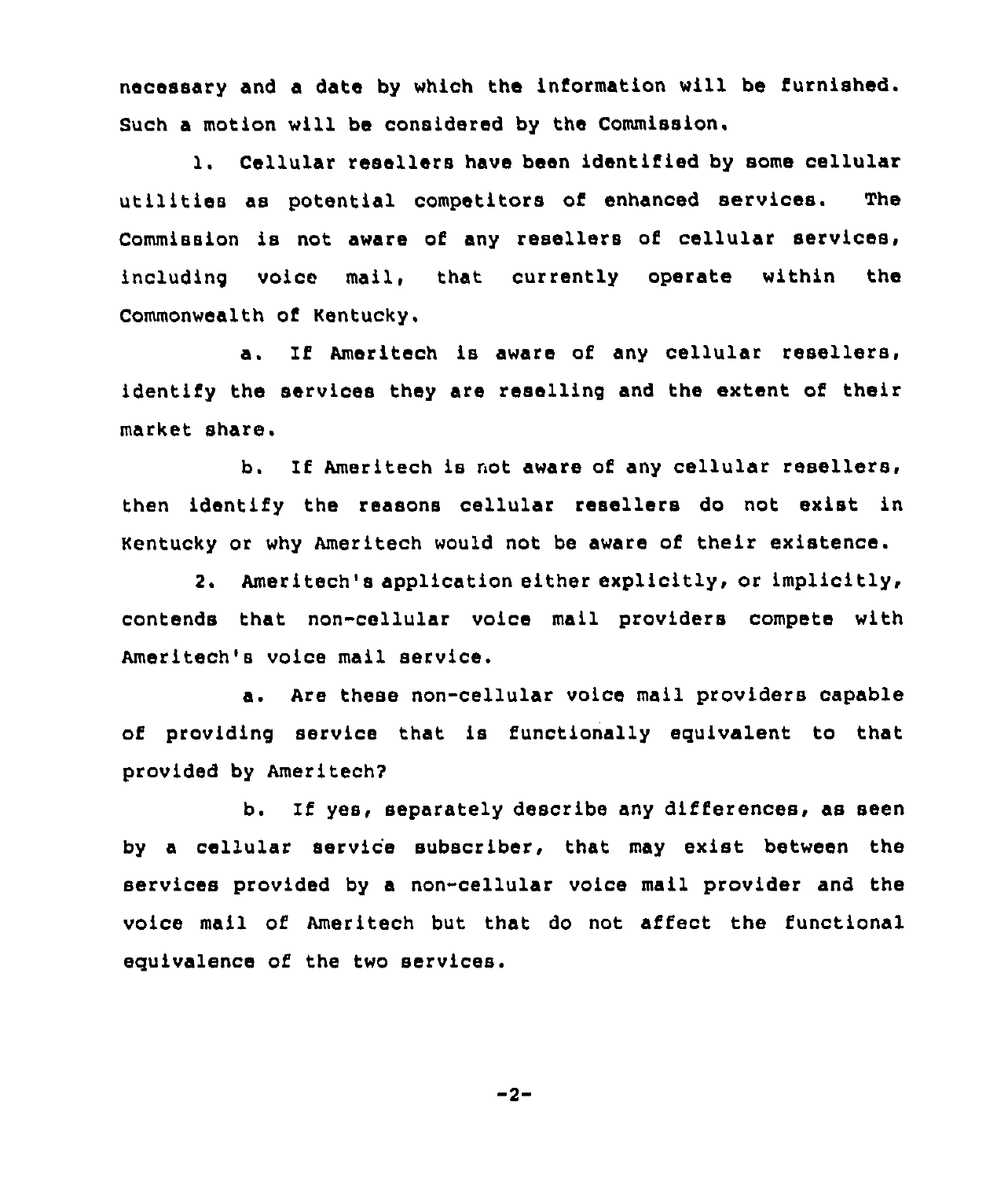c. If no, then describe in detail the differences that exist which make the non-cellular voice mail services not functionally equivalent to that provided by Ameritech.

3. Describe in detail the methods by which an Ameritech subscriber may use a competitive voice mail service. Are additional services (e.q., call forwarding) required to be purchased from Ameritech before a competitor may provide a functionally equivalent voice mail service? If so, list these services.

4. Identify every existing company that is perceived to be a competitor.

5. lf possible, provide the prices of those service features and/or service packages offered by your competitors that compete with your service features and/or packages.

6. Provide the overall price of your minimum service package as well as any more advanced service packages offering additional service features. Also, provide a breakout of the prices of the individual service features which make up the minimum service package and all other service packages.

7. May any service feature included in a service package, other than the minimum service package, be purchased individually or separately?

a. If so, list each feature and its price.

b. If not, is there a technical reason or some other reason? Explain. Also, provide <sup>a</sup> list of these features and their prices.

 $-3-$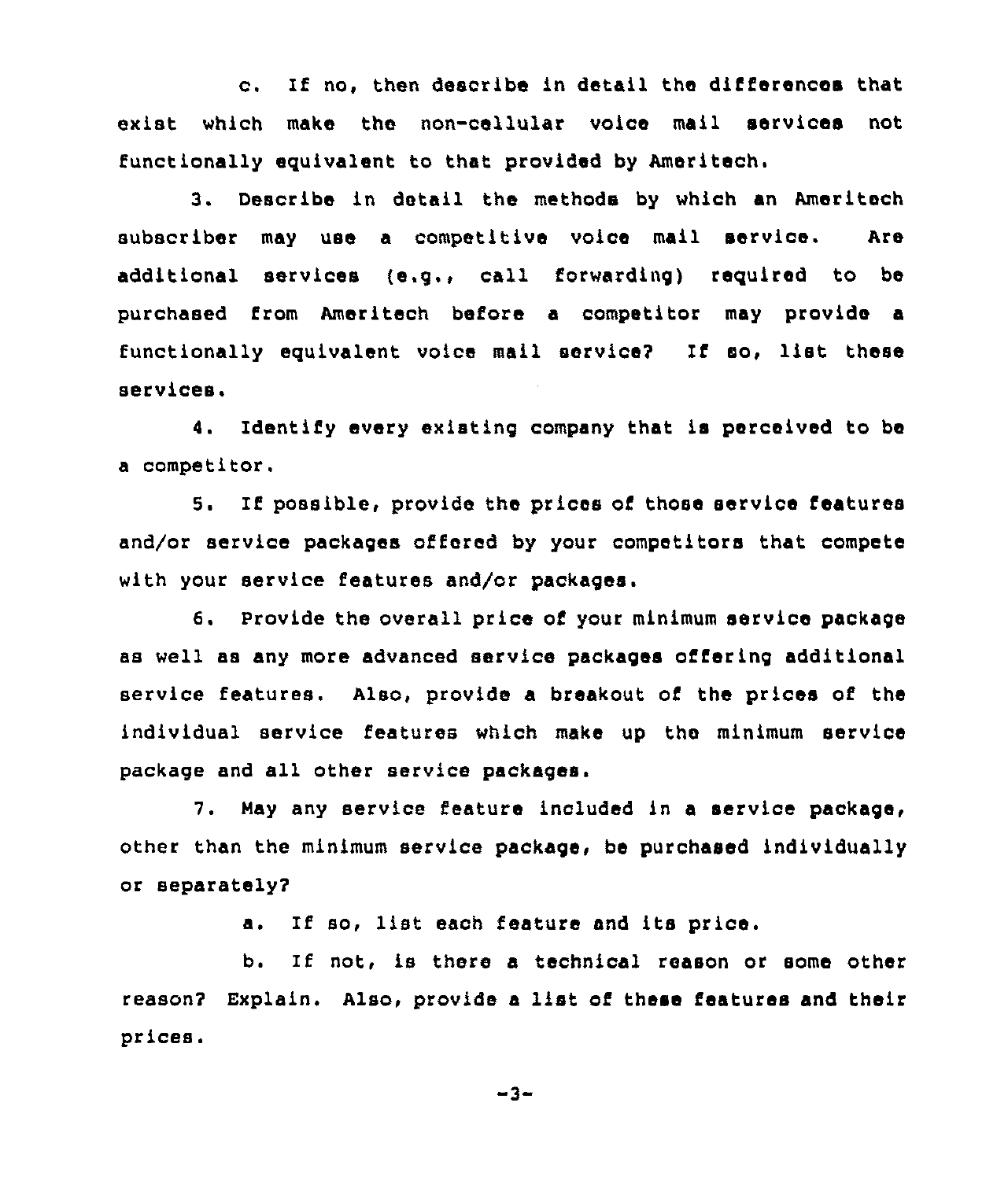8. Are there any service features that may be purchased individually or separately that are not included in the minimum or more advanced service packages? if so, provide a listing and their prices.

9. Are there any service features which may be purchased separately as well as in conjunction with other features in a service package? If so, are there price differences for these service features between the different purchasing options? If so, provide a table illustrating the price differences.

IQ. Do you market any of your enhanced service features toi

a. Any non-cellular subscribing customers2 If so, provide a listing of the type of customer (small business, high volume business, traveling business sales personnel, etc.), the features primarily marketed to each type of customer and feature prices.

(1) Are these service offerings and prices different from those marketed to your own service subscribers2 Explain any differences.

b. <sup>A</sup> cellular subscriber belonging to another cellular company? If so, provide a listing of the type of customer (small business, high volume business, traveling business sales personnel, residential, etc.), the features primarily marketed to each type of customer and feature prices.

(1) Are these service offerings and prices different from those marketed to your own service subscribers? Explain any differences.

 $-4-$